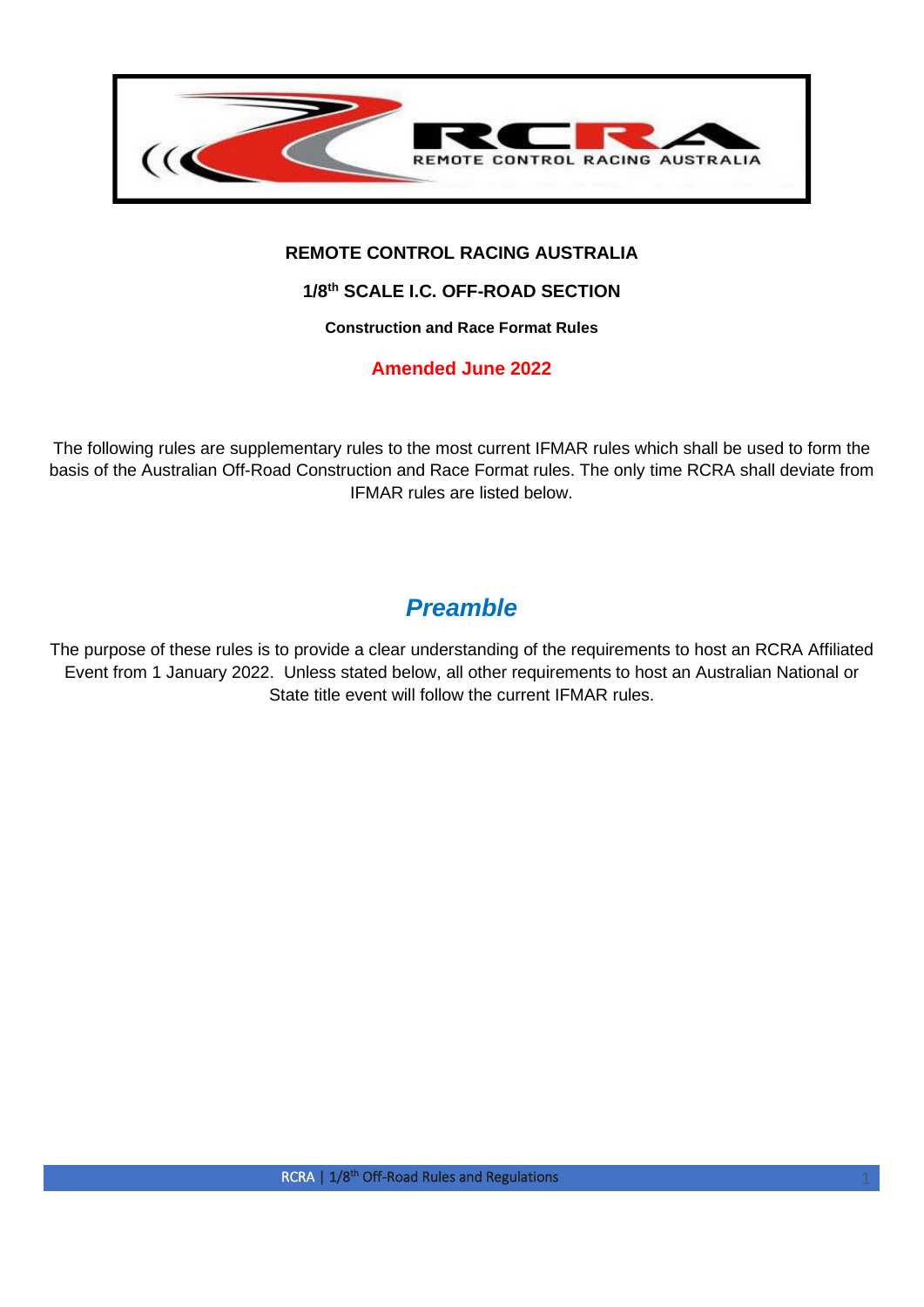# **TABLE OF CONTENTS**

| 1            |                  |  |
|--------------|------------------|--|
|              | 1.1 <sub>1</sub> |  |
|              | 1.2              |  |
|              | 1.3 <sub>1</sub> |  |
| $\mathbf{2}$ |                  |  |
|              | 2.1              |  |
|              | 2.2              |  |
|              | 2.3 <sub>1</sub> |  |
|              | 2.4              |  |
|              | 2.5              |  |
|              | 2.6              |  |
|              | 2.7              |  |
|              | 2.8              |  |
|              | 2.9              |  |
|              |                  |  |
|              |                  |  |
|              |                  |  |
|              |                  |  |
|              |                  |  |
| 3            |                  |  |
|              | 3.1              |  |
|              | 3.2              |  |
|              | 3.3              |  |
|              | $3.4^{\circ}$    |  |
|              | 3.5              |  |
|              | 3.6              |  |
|              | 3.7              |  |
|              | 3.8 <sub>1</sub> |  |
|              |                  |  |
| 4            |                  |  |
|              | 4.1              |  |
|              | 4.2              |  |
|              | 4.3              |  |
|              | 4.4              |  |
|              | 4.5              |  |
|              | 4.6              |  |
|              | 4.7              |  |
|              | 4.8              |  |
|              | 4.9              |  |
|              |                  |  |
|              |                  |  |
|              |                  |  |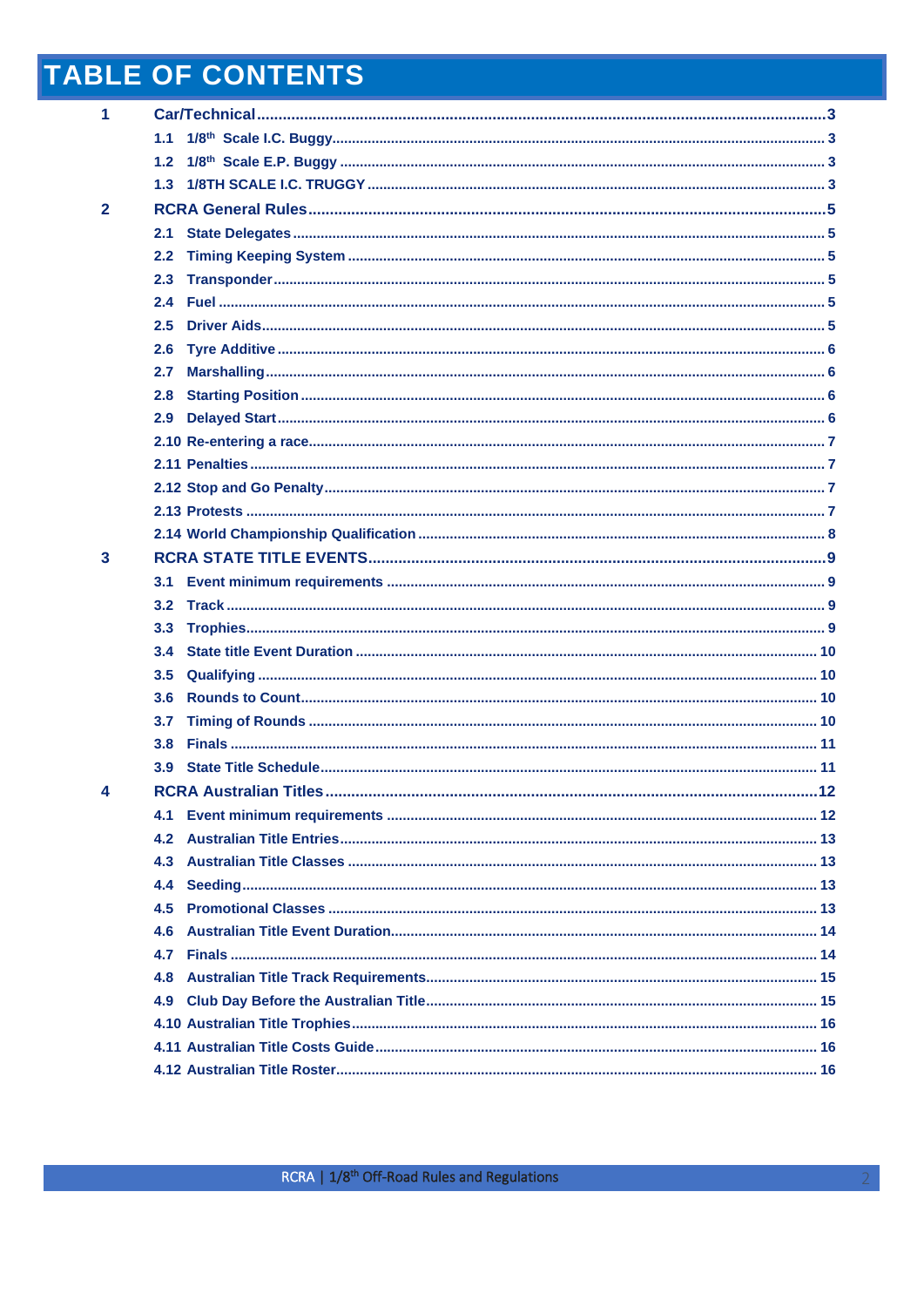## <span id="page-2-0"></span>**1 CAR/TECHNICAL**

- It is the drivers responsibility to ensure that their car complies with the regulations at all times when it is on the track. The race organiser may check any car for compliance with the regulations at any time during the race meeting.
- Positive proof of any race damage may prevent disqualification if a car is found to exceed the dimensions limit when scrutineered immediately after a race.

## <span id="page-2-1"></span>**1.1 1/8TH SCALE I.C. BUGGY**

**The RCRA 1/8th Buggy regulations are based solely on the latest IFMAR 1/8th Off Road Racing Technical rules and regulations unless stipulated below. These can be found at: [www.ifmar.org/rules](http://www.ifmar.org/rules)**

## <span id="page-2-2"></span>**1.2 1/8TH SCALE E.P. BUGGY**

- **1.2.1** E.P. Buggy regulations are as per the IFMAR I.C. Buggy rules and regulations with the exceptions below:
	- Batteries must off a hard case design.
	- Configurations of Two (2) x 2S, one (1) x 3s or one x (1) 4s batteries will only be accepted.
	- If 2 x 2s Li-Po packs are being used, they must be of the same manufacturer and part number.
	- HV Li-Po batteries in the configurations above up to a maximum of 15.2v will be accepted.
	- Reverse must be disabled for all electric class cars at all times.

## <span id="page-2-3"></span>**1.3 1/8TH SCALE I.C. TRUGGY**

**Definition:** A Truggy is a combination of a 1/8<sup>th</sup> scale racing buggy and a stadium truck

- **1.3.1 Overall length**: 730mm maximum.
- **1.3.2 Overall width:** 465mm maximum.
- **1.3.3 Wheelbase:** 345mm to 405mm.
- **1.3.4 Overall height:** This is measured from the ground (including roll bar) and at full suspension, compression is 250mm maximum.
- **1.3.5** The minimum weight limit shall be 4000 grams with a full tank of fuel.
- **1.3.6** The car shall be measured for width by placing it on a flat base material equipped with two side rails of 150mm in height. These shall be spaced 465mm apart. The Truggy must fit inside this box, in the straight forward position.
- **1.3.7** Drive train is to consist of three buggy style differentials.
- **1.3.8** Single speed gearbox only. No multiple speed gearboxes allowed.
- **1.3.9** With tyres removed from the vehicle and the chassis placed under full compression, the lowest part of the engine is not to exceed 40mm in height.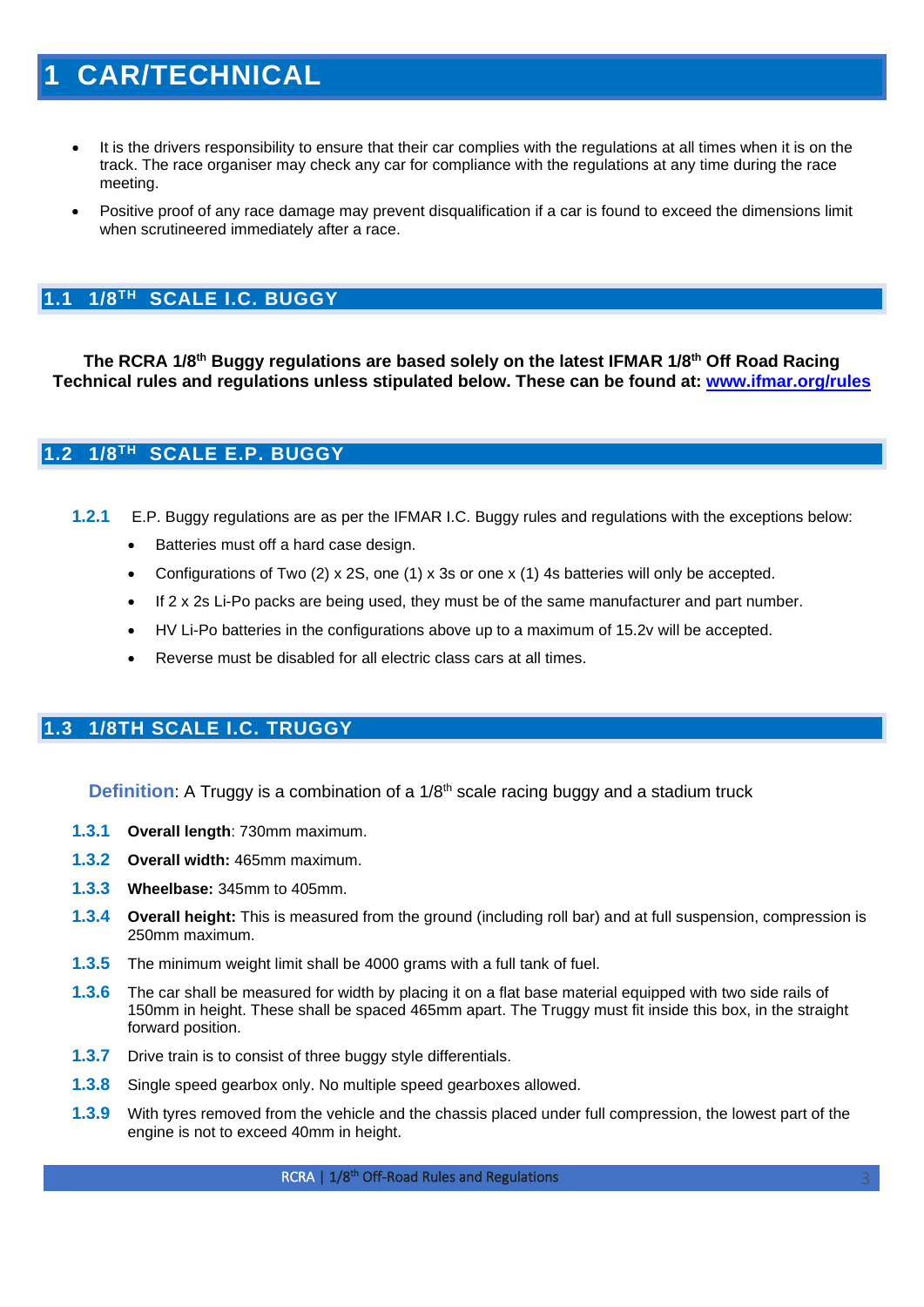- **1.3.10** Internal combustion engines of no more than 4.6 cubic centimetres or 0.458 cubic inches acceptable.
- **1.3.11** Fuel tank capacity: 150ccm including all piping, tubes and filters up to the carburettor. The tank will be measured using an Australian approved measuring cylinder.
- **1.3.12** Bump start engines accepted.
- **1.3.13** All cars will be fitted with brakes and clutch in such manner as that the car can be held stationary whilst the engine is running.
- **1.3.14** Minimum wheel diameter is 80mm. (This does not include glue bead).
- **1.3.15** Minimum tyre diameter is 118mm.
- 1.3.16 1/8<sup>th</sup> Buggy wheels/tyres not accepted.
- **1.3.17** All tyres must be black with the exception of sidewall lettering.
- **1.3.18** No spikes, tubes or additional items intended to increase traction may be either glued to the outside of tyres or passed through tyres from the inside.
- **1.3.19** A wing of maximum overall size of 217mm in length and 85mm chord may be fitted (as per IFMAR I.C. buggy rules)
- **1.3.20** Bodies must be made for a truggy and be available from manufacturers or mainstream suppliers
- **1.3.21** Body mould lines will not be altered other than for the purpose of an exit hole for the silencer.
- **1.3.22** No greater than 50% of the front window is to be removed.
- **1.3.23** Left and right hand side windows can be removed 100%.
- **1.3.24** Windows to remain transparent. Bodies with windows painted out will not be accepted. Pre-painted ready-torun bodies will be the only exception to this rule.
- **1.3.25** Openings may be cut in the shell for the antenna, the pipe ends, to allow access to the fuel filler, radio switch and engine adjustments as well as a maximum of half of the front windscreen to assist in cooling the engine if not already opened by the fuel filler access. Clearance around such items shall be kept to a minimum.
- **1.3.26** Aerial hole size not to be greater than 10mm in diameter.
- **1.3.27** Engine head-cooling hole to be no greater than 10mm from the outside of the cooling head in diameter. Only exceptions will be holes for tuning purposes.
- **1.3.28** Front and rear bumpers are not to exceed 10mm past the body unless O.E.M (Original Equipment Manufacture) or factory.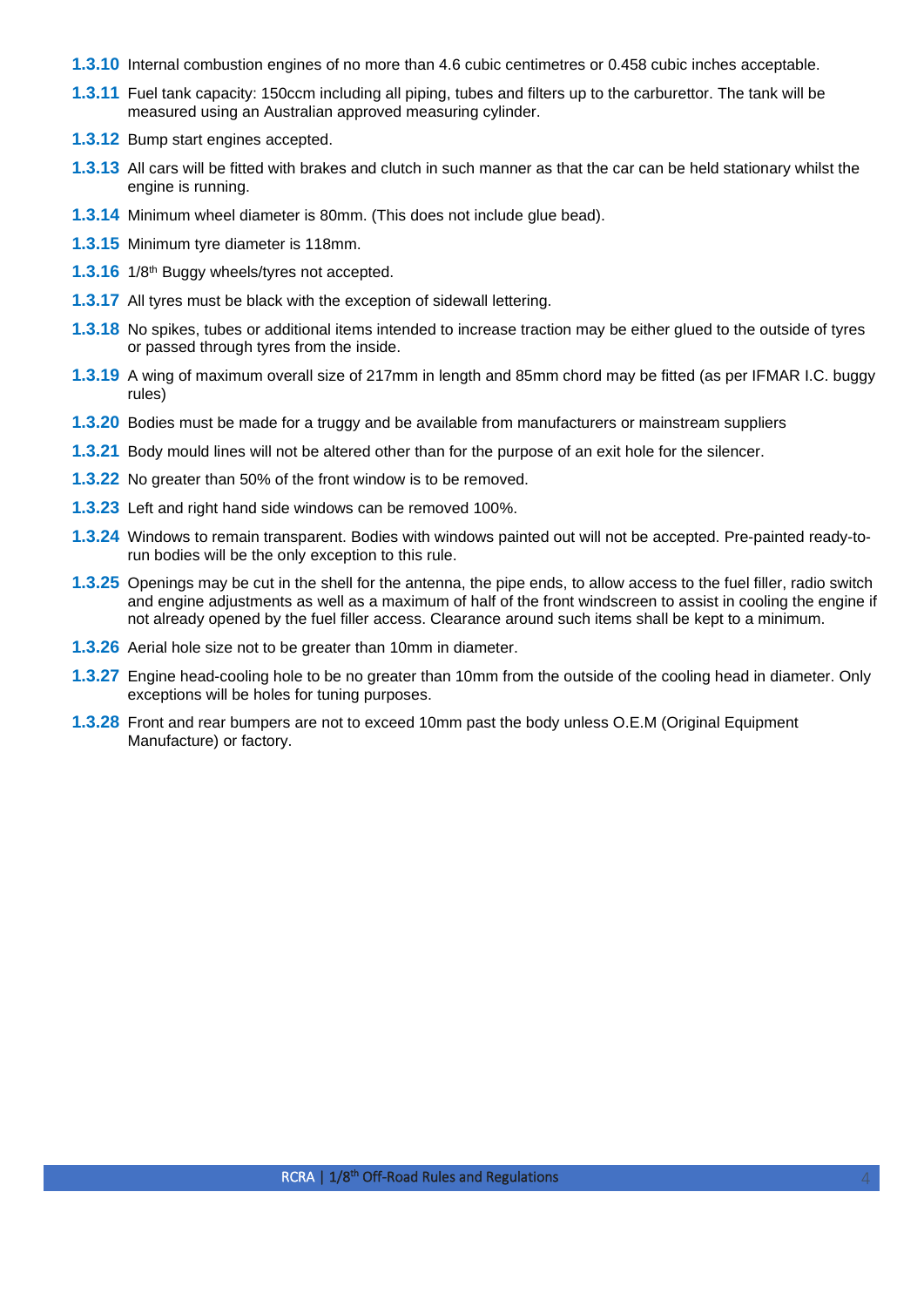## <span id="page-4-1"></span><span id="page-4-0"></span>**2.1 STATE DELEGATES**

### <span id="page-4-2"></span>**RCRA sanctioned events shall use duly appointed State Delegates instead of an International Jury.**

#### **2.2 TIMING KEEPING SYSTEM**

- **2.2.1** Only a single timing system is required for RCRA sanctioned events.
- **2.2.2** During RCRA sanctioned events, timing and lap counting is to be done automatically by means of an automatic lap timing system with transponders fitted to each car.
- **2.2.3** No manual lap counting will be accepted at any time.
- <span id="page-4-3"></span>**2.2.4** If a timing system or loop stops working, the race currently underway will be re-run unless 90 per cent of the race has been completed to form a result.

## **2.3 TRANSPONDER**

- **2.14.1** All competitors are to provide and use personal MyLaps RC compatible transponders.
- **2.14.1** It is the responsibility of the driver to ensure that a transponder is attached to the car for all practice, qualifying and finals sessions. That it is working at all times and that it has the same device number as that was entered for the event.
- **2.14.1** If a driver loses a transponder during the race or if the transponder stops working, the driver and pit-crew will be notified by race control as soon as possible. It is the drivers responsibility to repair or replace the transponder before the next race.
- <span id="page-4-4"></span>**2.14.1** If a transponder needs to be replaced, it is the drivers responsibility to notify Race Control as soon as practical prior to the drivers next race.

## **2.4 FUEL**

- **2.4.1** The following additives are strictly prohibited: Hydrazine, Hydrogen Peroxide, Toluene, and Propolene Oxide.
- **2.4.2** Random fuel tests may be made at any time during the event. Samples and counter samples will be collected for analysis and any competitor found to be using any of the above additives will be disqualified and any race result obtained will be null and void.
- **2.4.3 For all RCRA events, irrespective of class, there will be no restriction on Nitro Methane percentage.**

## <span id="page-4-5"></span>**2.5 DRIVER AIDS**

**2.5.1** The use of traction control devices, active suspension devices and any steering control aided by gyroscopes/'G'-force sensors is strictly forbidden. Sensors are only allowed for the purpose of passive data recording and not for adjusting the performance of the car whilst in motion. It is the object of this rule to ensure that the event be a test of driver skill.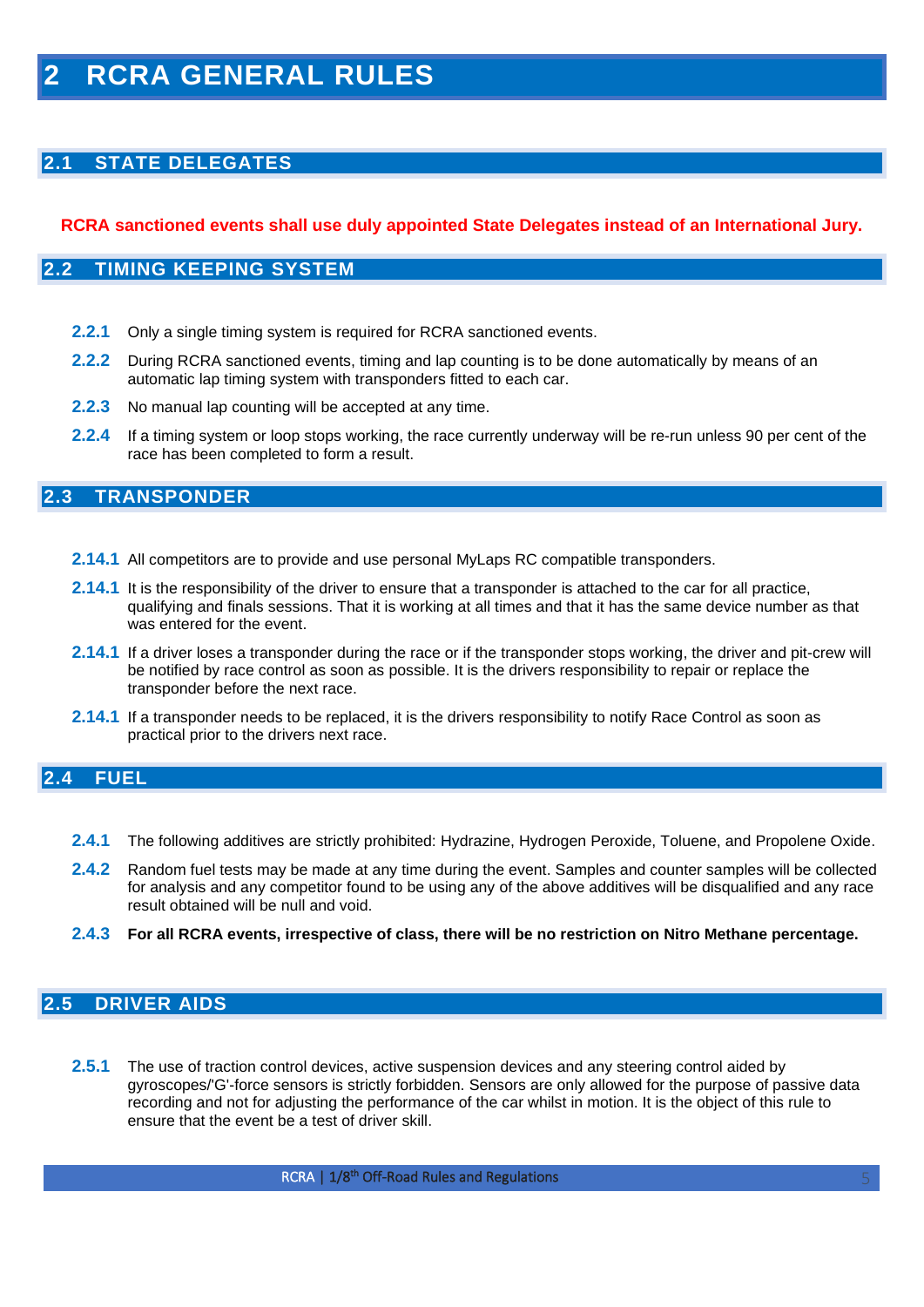<span id="page-5-0"></span>**2.6.1** Irrespective of class, no traction additive will be permitted at any 1/8<sup>th</sup> RCRA event. To start with, this will be just monitored by the honour system until time RCRA can get the appropriate equipment to test with.

## <span id="page-5-1"></span>**2.7 MARSHALLING**

- **2.7.1** Drivers must marshal for their designated race/s and be in their marshalling position before the two (2) minute call to race.
- **2.7.2** Failure to be at your designated marshalling position by the two (2) minute call will result in the loss of your best qualifier for the first infringement.
- **2.7.3** Should a second infringement occur the driver shall lose the next best qualifying time and a final warning from the race director.
- **2.7.4** Should a driver fail to arrive at their marshalling spot a third time, they will be disqualified from the event.
- **2.7.5** Any substitute marshal must be approved by the Race Director unless the substitute is a paid entrant. It is the original driver's responsibility to find a substitute and they are responsible for the actions of that substitute.
- <span id="page-5-2"></span>**2.7.6** Turn marshals are not permitted to repair vehicles. Marshals will take disabled vehicles to the designated area at the end of the pit lane as soon as is reasonably possible.

## **2.8 STARTING POSITION**

- **2.8.1** For all finals, the cars will be placed inside a clearly marked painted box. If a driver leaves the box prior to the start of the race, they will be awarded a stop and go penalty by the Race Director – **[See 2.12 Stop and Go](#page-6-4)  [Penalty](#page-6-4)**
- **2.8.2** All starting accessories may be taken out to the grid for the start of the race.
- **2.8.3** No cars are to be restarted or repaired on the track once the siren has sounded and the race has started. They are to be taken directly to pit lane to be restarted or repaired.

## <span id="page-5-3"></span>**2.9 DELAYED START**

- **2.9.1** A delayed start may only be called within the semi-finals and finals.
- **2.9.2** A delay cannot be called once the warmup is called to an end (either cars called back to the pits or to the starting grid).
- **2.9.3** Every participant of the semi-finals and the final may request a delay of ten (10) minutes for repairs on their car though a delay may only be called once per semi or main final.
- **2.9.4** The 10min delay may only be reduced if all (100%) drivers in that race agree.
- **2.9.5** The delay will be granted only once for each semi-final and the Main Final. The track shall be closed to all cars during the delay period.
- **2.9.6** The driver requesting the delay, for whatever reason, must start from the back of the grid, six (6) metres behind the last official grid position.
- **2.9.7** If this is not possible due to the 6m rule placing the car behind the timing loop, the car must then be released from allocated penalty box by the Race Director or nominated official.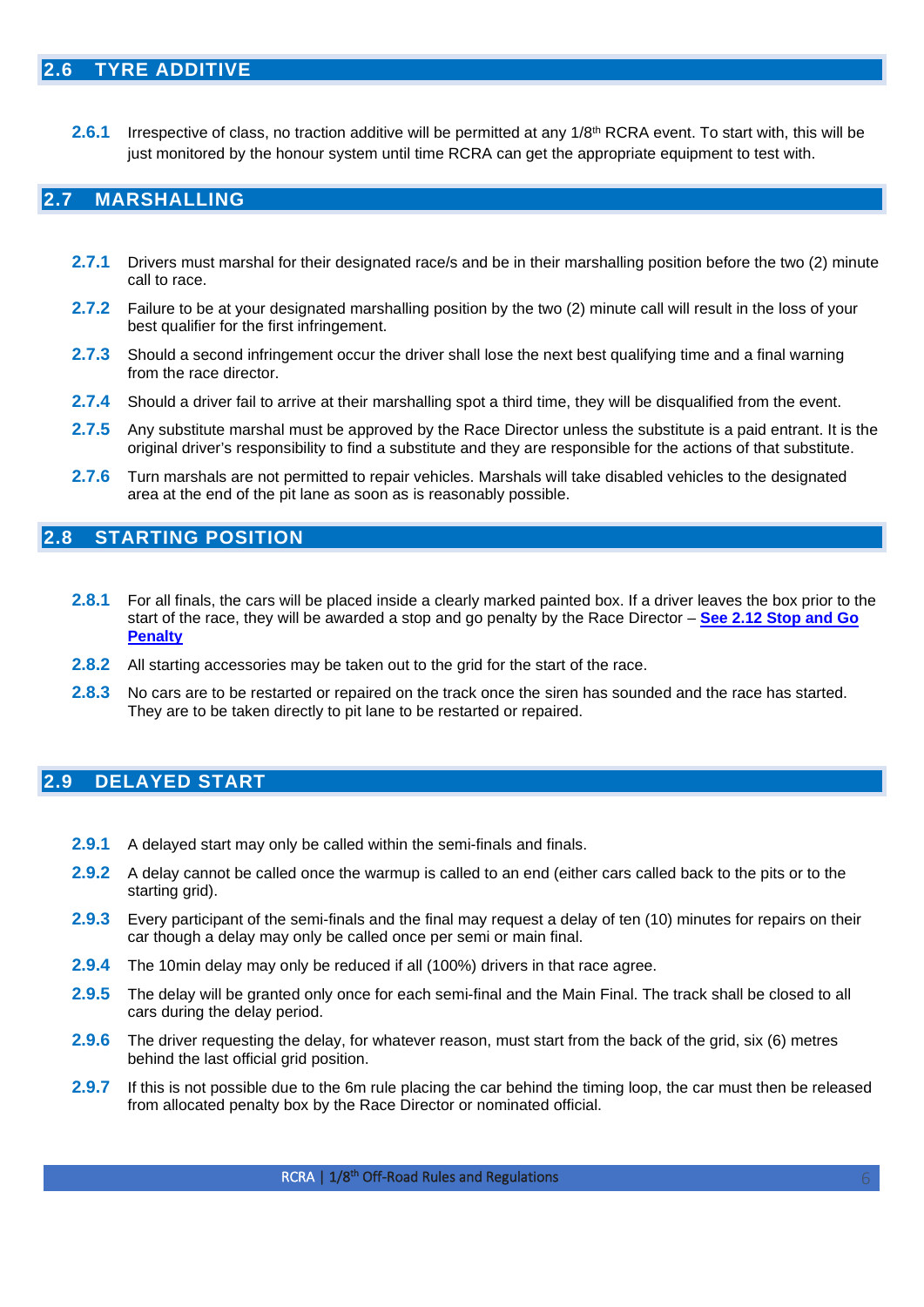- <span id="page-6-0"></span>**2.10.1** All drivers re-entering the race from the following areas shall be required to give way to all other cars:
	- Pit Lane
	- Re-entering after leaving the track
	- Re-entering after leaving the penalty box
	- After being marshalled
- **2.10.2** Any driver caught not giving way to the above shall be awarded a stop and go penalty by the Race Director. **See [2.12 Stop and Go Penalty](#page-6-4)**

#### <span id="page-6-1"></span>**2.11 PENALTIES**

- **2.11.1** As stated below, the following will not be tolerated at any RCRA affiliated event. If a driver is deemed to have broken any of these rules, they will have their best qualifier taken from them. If a driver continues to act in this manner, they can be disqualified from the event with the discretion of the nominated delegates.
- **2.11.2** Bad or abusive language to:
	- Race Director
	- Other drivers
	- **Marshalls**
	- **Pit Crew**
	- Official's
	- **Spectators**
- **2.11.3** Failing to attend to your marshalling duties.
- <span id="page-6-2"></span>**2.11.4** Any type of physical violence or tampering of another person car, headset or radio will result in immediate disqualification from the event and be referred to the RCRA Executive for further action.

#### <span id="page-6-4"></span>**2.12 STOP AND GO PENALTY**

**2.12.1** When awarded a Stop and Go Penalty, the driver has three (3) laps to bring their car to a complete stop inside the designated penalty box. In such case as the driver does not stop, or does not comply, either a disqualification or a one (1) lap penalty will automatically be given.

## <span id="page-6-3"></span>**2.13 PROTESTS**

- **2.13.1** Protests shall only be lodged as per IFMAR rules, except:
	- Protests are to be lodged directly with the race director or state delegate.
	- One Hundred Australian dollars (\$100) must be paid to the Race Director, who will only then accept the protest.
	- The time of receipt of the protest must be recorded.
	- All delegate decisions are final.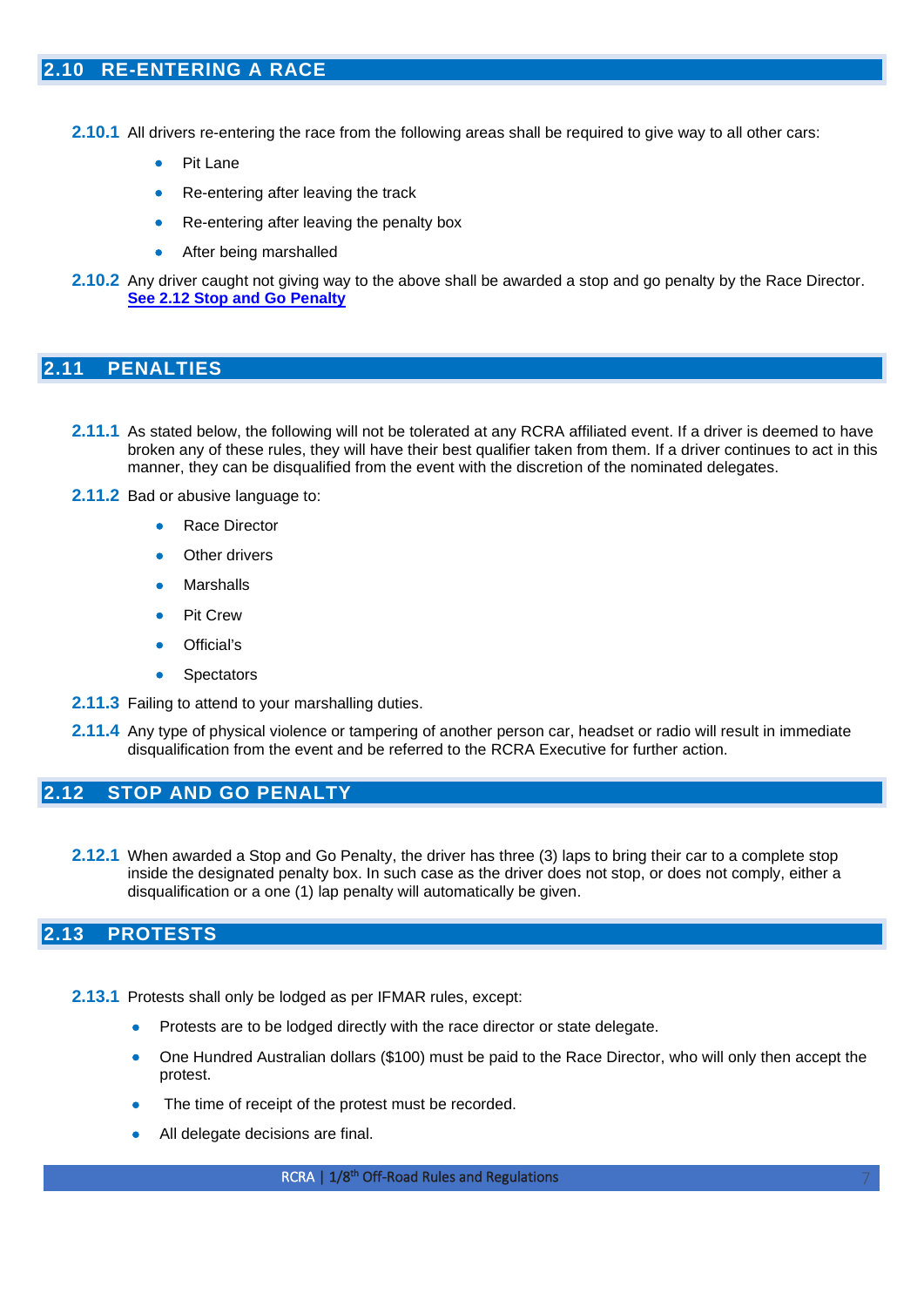- <span id="page-7-0"></span>• In order to qualify to represent Australia at the IFMAR World Championship (IFMAR W.C.). The representing driver must have competed in both of the Australian National titles in the given World Championship qualifying period.
- In the event of a tie in points, the driver with the highest single Australian National title point score will be ahead. If still tied, then the second highest Australian National point score will be used. If still tied then the driver with the better finals finishing position will be ahead.
- The qualifying period for IFMAR W.C. representation shall be based on a two (2) calendar year period prior to the nominated IFMAR W.C. event. This period will be from the 1st of January of the last IFMAR W.C. year, to the 31st of December of the year preceding that of the IFMAR W.C. in question. For Example: for IFMAR W.C. 2024 representation consideration, the qualifying period would be from the 1st of January 2022 to the 31st December 2024.
- The total points for the two (2) Australia National titles results plus four (4) best State Titles results per IFMAR W.C. qualifying period shall be counted towards the overall qualifying position for the IFMAR W.C.
- The points system is as below:

| <b>Final Position</b> |                    | <b>Qualifying Position</b> |                |  |
|-----------------------|--------------------|----------------------------|----------------|--|
| Position              | Points<br>Position |                            | Points         |  |
| 1 <sup>st</sup>       | 200                | 1 <sup>st</sup>            | 10             |  |
| 2 <sup>nd</sup>       | 195                | 2 <sup>nd</sup>            | $\mathsf 9$    |  |
| 3 <sup>rd</sup>       | 190                | 3 <sup>rd</sup>            | $\,8$          |  |
| 4th                   | 185                | $4^{\text{th}}$            | $\overline{7}$ |  |
| $5^{\rm th}$          | 180                | $5^{\rm th}$               | 6              |  |
| $6^{\text{th}}$       | 175                | $6^{\text{th}}$            | 5              |  |
| 7 <sup>th</sup>       | 170                | 7 <sup>th</sup>            | $\sqrt{4}$     |  |
| $8^{\rm th}$          | 165                | $8^{\text{th}}$            | $\mathsf 3$    |  |
| $9^{\rm th}$          | 160                | $9^{\rm th}$               | $\overline{2}$ |  |
| $10^{\text{th}}$      | 155                | $10^{\text{th}}$           | $\mathbf{1}$   |  |
| $11^{th}$             | 150                |                            |                |  |
| $12^{th}$             | 145                |                            |                |  |
| 13 <sup>th</sup>      | 140                |                            |                |  |
| $14^{\text{th}}$      | 135                |                            |                |  |
| 15 <sup>th</sup>      | 130                |                            |                |  |
| 16 <sup>th</sup>      | 125                |                            |                |  |
| 17 <sup>th</sup>      | 124                |                            |                |  |
| 18 <sup>th</sup>      | 123                |                            |                |  |
| $\cdots$              | $\cdots$           |                            |                |  |
| 120 <sup>th</sup>     | 21                 |                            |                |  |
| $121^{st} +$          | 20                 |                            |                |  |

- 
- Points drop by down by 5 points from 1<sup>st</sup> to 16<sup>th</sup>. They then drop down 1 point from 17<sup>th</sup> to 120<sup>th</sup> position, which is awarded 21 points. Positions 121<sup>st</sup> and onwards are awarded 20 points.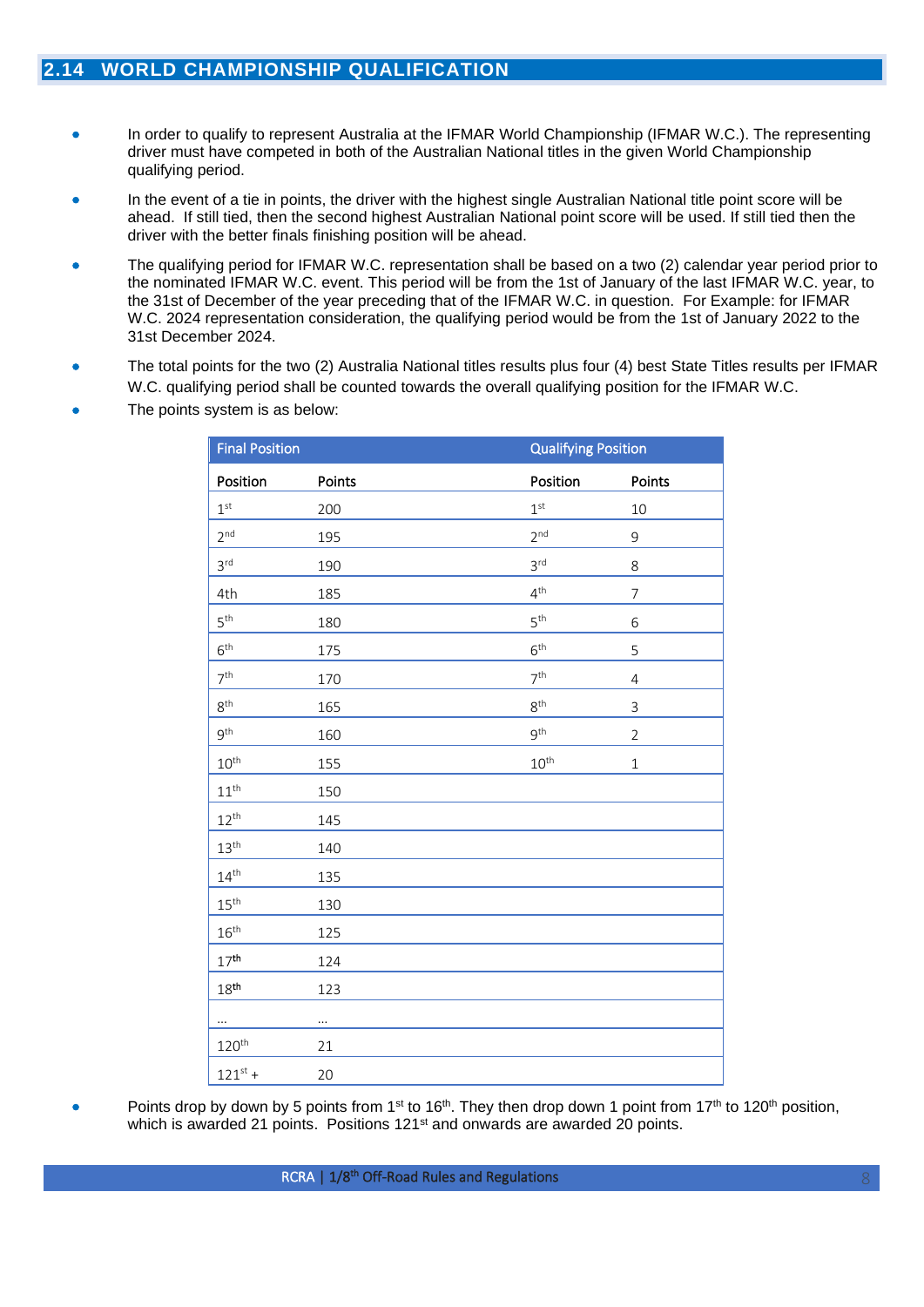## <span id="page-8-0"></span>**3 RCRA STATE TITLE EVENTS**

- A club must be affiliated with RCRA for a minimum of one year prior to holding an Australian State Title.
- In order for a club to hold a state title, the club must contact their state RCRA delegate the year prior to discuss their nomination. The state RCRA delegate will then confirm the nomination to the RCRA section head.
- All participants competing in an RCRA event (State or National Level) must be a member of an affiliated RCRA Club.
- The Entry fee for a State Title will be \$65 per car. Secondary classes may be discounted to improve numbers at the discretion of the hosting club.
- At the completion of the event, the host club will be responsible for ensuring that RCRA receives \$5 per entry upon the completion of the event and once in receipt of an invoice from RCRA for the required amount. (This is to be evaluated each year to go with inflation and may be adjusted with the approval of the section head).

## <span id="page-8-1"></span>**3.1 EVENT MINIMUM REQUIREMENTS**

- **3.1.1** The Drivers stand must be capable of holding 12 drivers with a minimum total length of 10m. **(800mm per driver)**
- **3.1.2** Pit lane capable of holding 12 cars with a minimum of 800mm per car. Minimum of 10m in total length.
- **3.1.3** Enough stickered numbers for all cars participating.
- **3.1.4** Suitable Racetrack and Pit Lighting if the event is to be held at night.
- **3.1.5** Undercover pit areas or gazebo's to be provided with suitable and sufficient tables and chairs to accommodate all "out of town" participants.
- **3.1.6** Continuous compressed air and adequate water wash down stations.
- **3.1.7** Adequate and regularly serviced toilets.
- **3.1.8** Available 240v power.
- **3.1.9** Clean running water.

#### <span id="page-8-2"></span>**3.2 TRACK**

- **3.2.1** The track shall be constructed in accordance with sections 4.1, 4.2, 4.3 and 4.4 of the IFMAR 1/8<sup>th</sup> I.C. Off Road Racing and Technical Rules sections. The track width must be a minimum of FOUR (4) meters wide at any given point and should be predominantly constructed from a natural non-made surface.
- **3.2.2** A smooth, freshly rolled and prepped track must be supplied for the event.
- **3.2.3** Repairs or improvements may be made, at any time, during an event with the concurrence of the Race **Director**
- **3.2.4** A single cut through in a safe location may be permitted but is not essential.

## <span id="page-8-3"></span>**3.3 TROPHIES**

- **3.3.1** Trophies /plaques are to provided for all A main finalists.
- **3.3.2** A podium style steps would be appreciated though not required.

RCRA | 1/8<sup>th</sup> Off-Road Rules and Regulations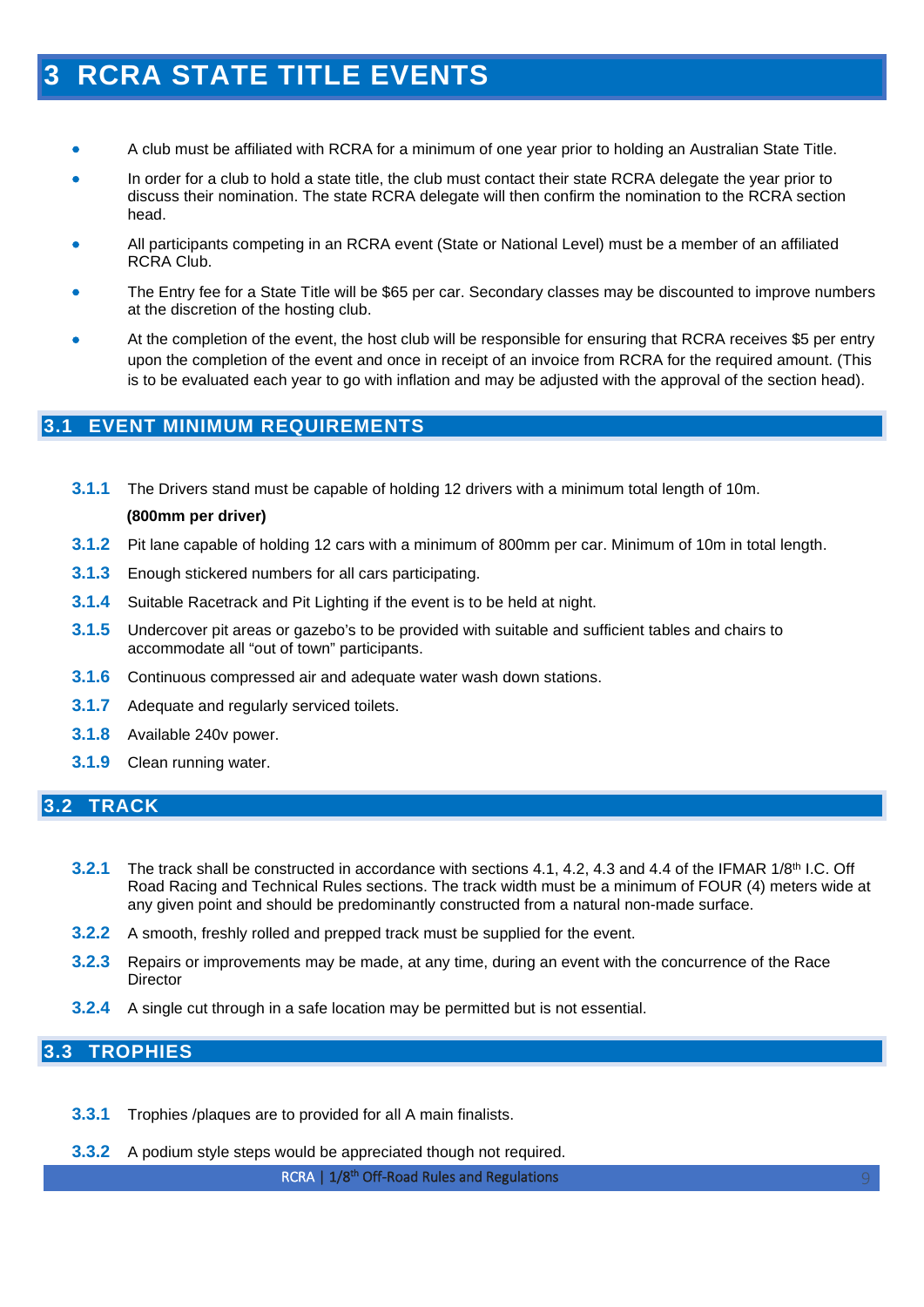- <span id="page-9-0"></span>**3.4.1** The event shall be of three (3) days duration, from Friday to Sunday.
- **3.4.2** The event may consist of as many classes as the club deems appropriate though with a minimum of 6 cars per class.
- **3.4.3** All finals will be held in the ABC style format.
- **3.4.4** The event schedule may be changed as deemed necessary by the hosting club.

#### <span id="page-9-1"></span>**3.5 QUALIFYING**

- **3.5.1** All races are to be ten (10) cars per heat minimum. Depending on final entries, the number of drivers in the lowest heat may be reduced to under 10, however, the Race Director shall try to ensure that the number of drivers per heat is a minimum of ten (10) at all times.
- **3.5.2** The host club can run up to 6 qualifiers if entrant numbers permit.
- **3.5.3** A non-rotational system is to be used for qualifying for all state titles. The sequence shall start from heat 1 though to heat 15 in all rounds. Should there be less than 15 heats per round, the timekeeper shall alter the schedule in line with number of heats per round.
- **3.5.4** There must be two numbered stickers on each car corresponding to the car number in each qualifying heat. One sticker must be placed on the side of the car (Facing the outside of the track) and one sticker on the wing.

#### <span id="page-9-2"></span>**3.6 ROUNDS TO COUNT**

- **3.6.1** Out of six (6) rounds, four (4) will be counted.
- **3.6.2** Out of five (5) rounds, three (3) will be counted.
- **3.6.3** Out of four (4) rounds, two (2) will be counted.
- **3.6.4** Out of three (3) rounds, two (2) will be counted.
- **3.6.5** Out of two (2) rounds, one (1) will be counted.
- **3.6.6** Out of one (1) round, one (1) will be counted.

## <span id="page-9-3"></span>**3.7 TIMING OF ROUNDS**

- **3.7.1** For State Titles, there shall be three (3) minutes in between every race in the round.
- **3.7.2** Each race shall be for a maximum of ten (10) minutes with a minimum of seven (7) minutes depending on entrants and as dictated by the Race Schedule.
- **3.7.3** A driver shall have sixty (60) seconds to finish their heat after their race time is up.
- **3.7.4** No breaks in between rounds are permitted unless repairs are required on the track, for safety reasons or under race referee provisions.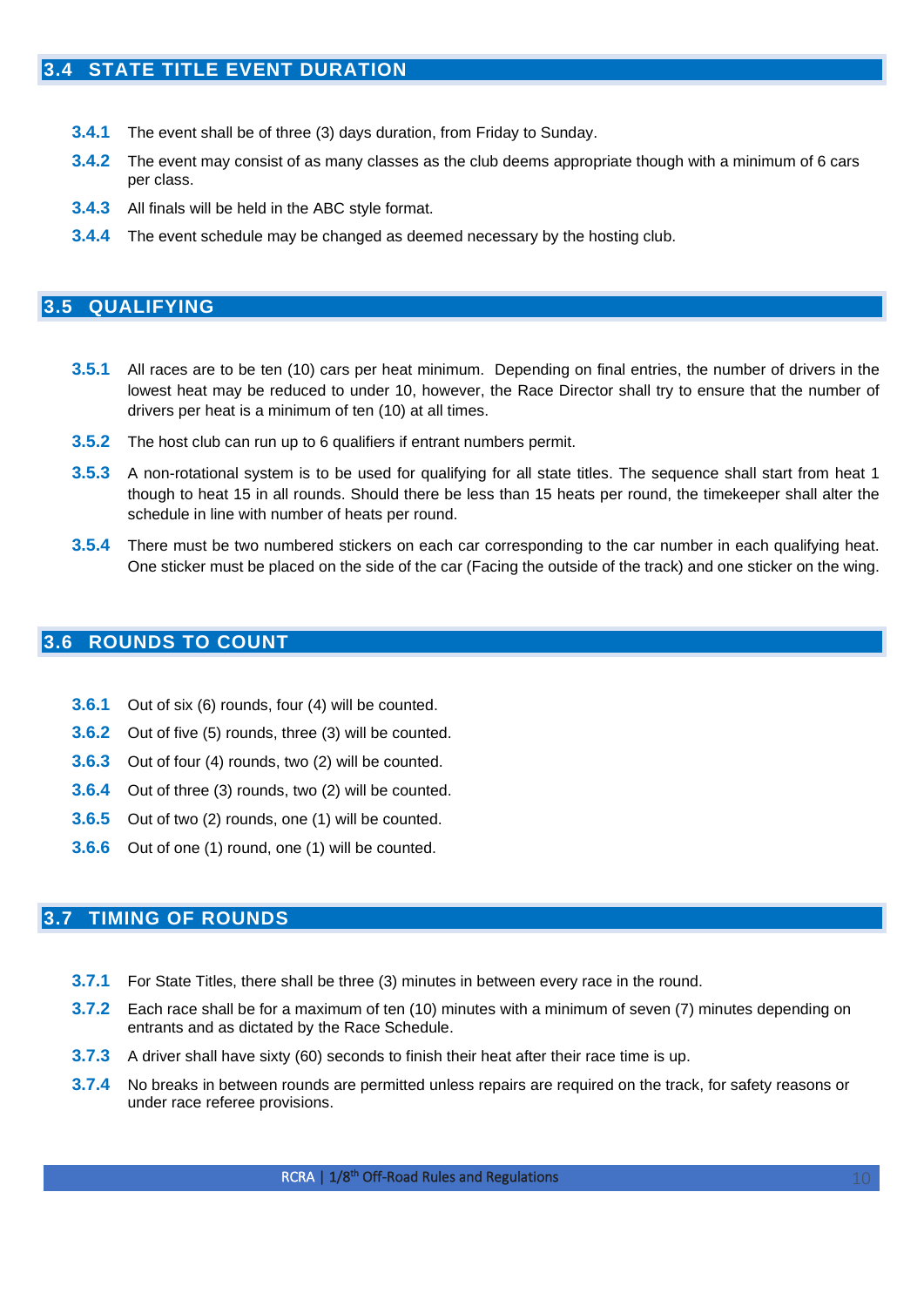## <span id="page-10-0"></span>**3.8 FINALS**

- All main finals shall be twelve (12) cars. The only exception to this rule will be the 2 lowest finals, where there may be fewer than twelve (12) cars
- In all finals, the top five (4) cars of each class will bump to the next final.
- Race times for the A-main final will be 45 minutes, 30 minutes for the B-Main and 20 minutes for the all finals C-Main and below. Electric finals will be 3 x 10 minutes for the A-Main and 10 minutes for all other finals.
- There must be two numbered stickers on each car corresponding to the car number in each final. One sticker must be placed on the side of the car (Facing towards the outside of the track) and one sticker on the wing.

## <span id="page-10-1"></span>**3.9 STATE TITLE SCHEDULE**

**3.9.1** An example state title schedule can be as below:

| Example Schedule |                |                                                            |          |
|------------------|----------------|------------------------------------------------------------|----------|
| Friday           | 12.00pm-5.00pm | practice/timed<br>Open<br>practice (pending on<br>entries) | 5 hours  |
| Saturday         | 8.00am-6.00pm  | 5 x Qualifiers<br>100 entries 2 hours<br>per round.        | 10 hours |
| Sunday           | 8.30am- 5.00pm | All ABC finals                                             | 8.5      |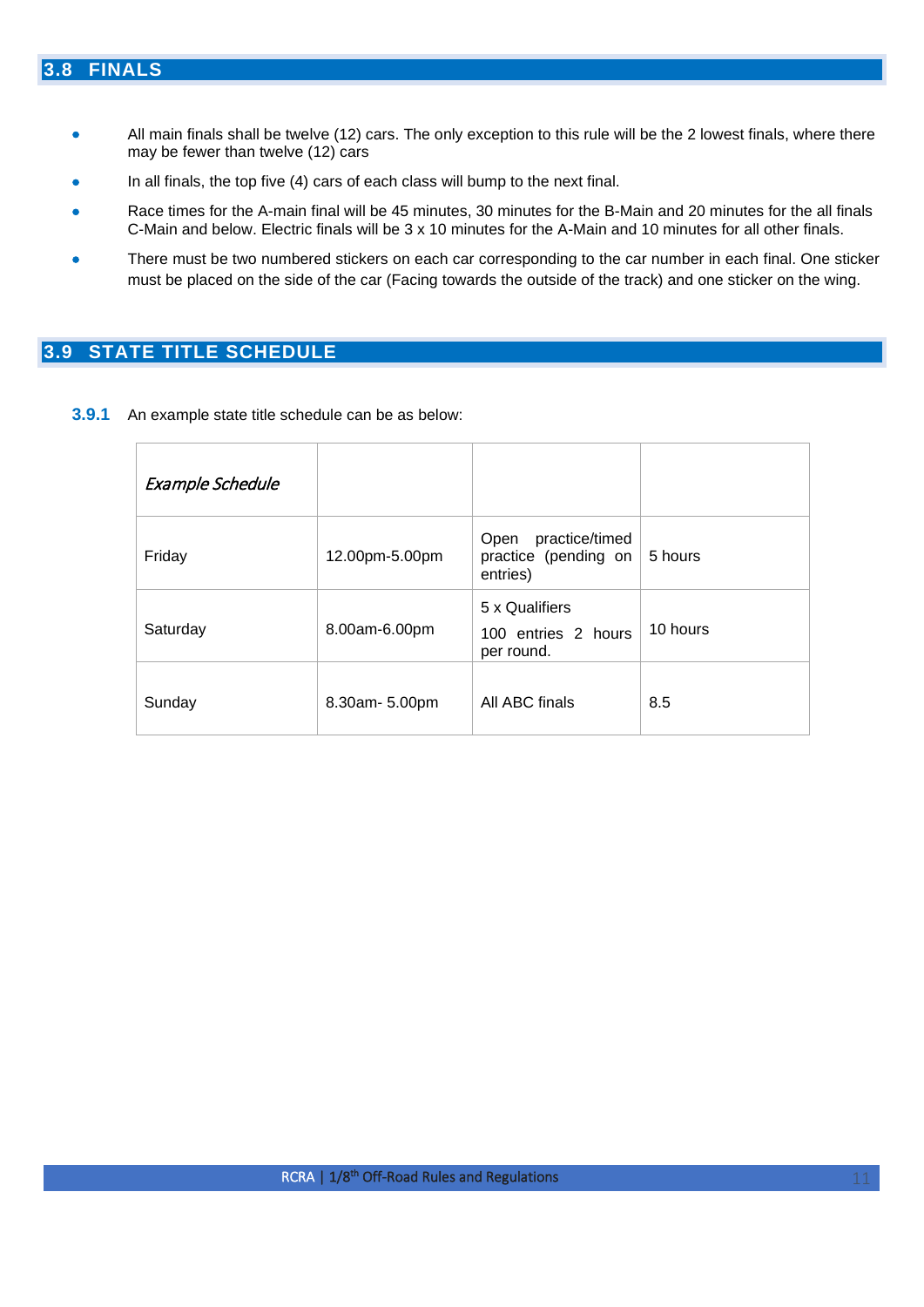## <span id="page-11-0"></span>**4 RCRA AUSTRALIAN TITLES**

## **The Australian Title requirements are as per the state titles rules unless listed below.**

RCRA 1/8<sup>th</sup> Off-Road section will provide at the cost to the host club of \$25 per entry the following:

- Race Director
- Time Keeper
- All equipment required for scrutineering

A club must be affiliated with RCRA for a minimum of 2 consecutive years prior to the year holding the Australian title.

All participants competing in an RCRA event (State or National Level) must be a member of an affiliated RCRA Club.

In order for a club to hold an Australian title, the club must contact their state RCRA Delegate to discuss their nomination to hold the event in the state's relevant year. The state RCRA delegate will then confirm the nomination to the RCRA section head in writing.

- RCRA will be responsible for booking flights and accommodation for the race referees 3 months prior to the event.
- Host club will pay the \$25 per entry fee when entries close (2 weeks prior to the event) and once in receipt of an invoice from RCRA for the required amount.
- Any late entries taken will be paid upon completion of the event. The host club will deposit the remainder of the monies owing into the RCRA bank account.
- The host club will supply a copy of the results to the section head to be archived.
- A financial statement will be presented to the attending state delegates at the yearly AGM. This will also be available to any RCRA affiliated club upon request.

### <span id="page-11-1"></span>**4.1 EVENT MINIMUM REQUIREMENTS**

**4.1.1** The Drivers stand must be capable of holding 15 drivers with a minimum total length of 12m.

#### **(800mm per driver)**

- **4.1.2** Pit lane capable of holding 15 cars with a minimum of 800mm per car. Minimum of 12m in total length.
- **4.1.3** Enough stickered numbers for all cars participating.
- **4.1.4** Suitable Racetrack and Pit Lighting if the event is to be held at night.
- **4.1.5** Undercover pit areas to be provided with suitable and sufficient tables and chairs to accommodate all participants within the grounds or suitable designated area.
- **4.1.6** Continuous compressed air and adequate water wash down stations.
- **4.1.7** Adequate and regularly serviced clean Male and Female toilets.
- **4.1.8** Generously distributed 240VAC, power boards and leads.
- **4.1.9** Clean running water.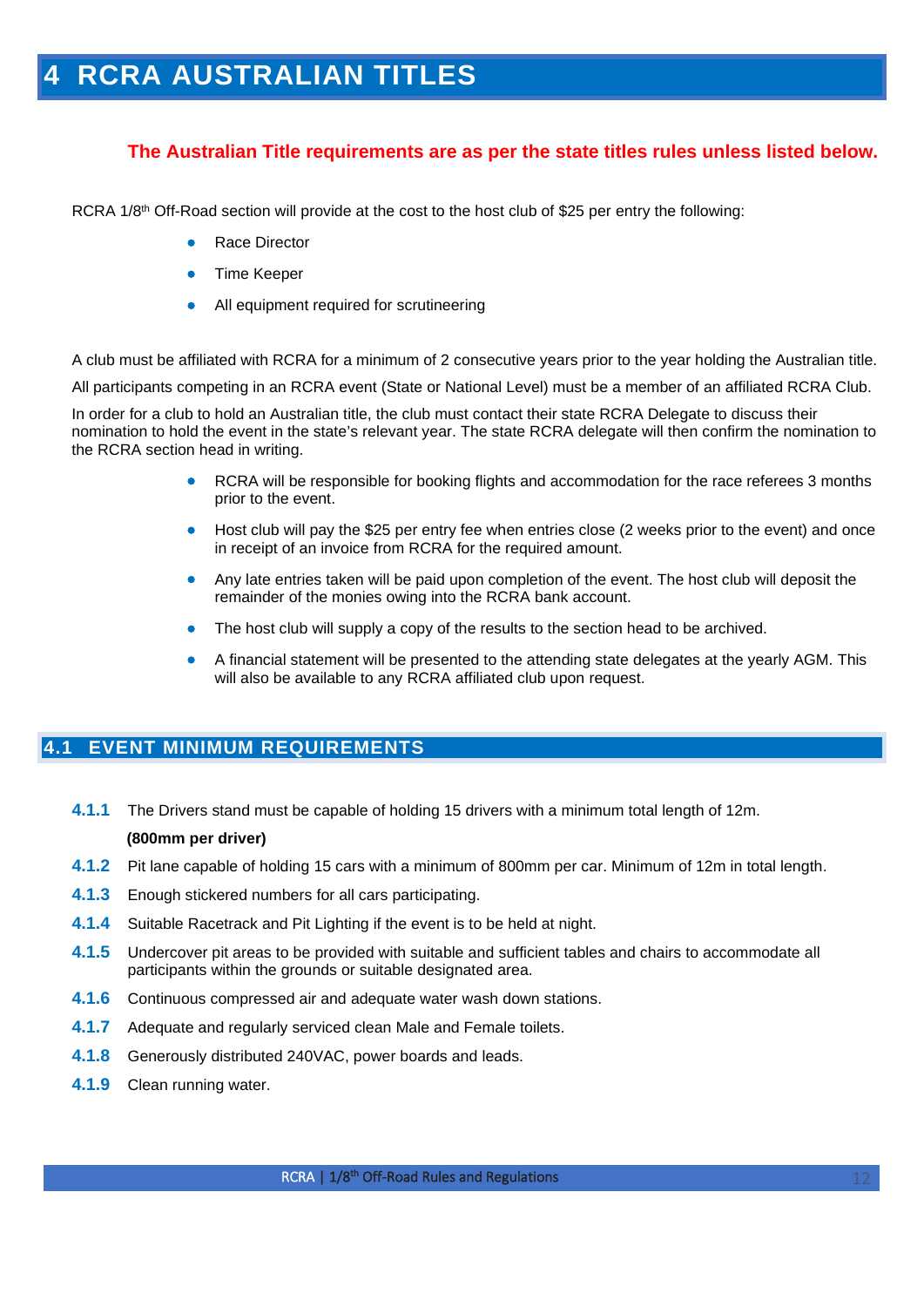- <span id="page-12-0"></span>**4.2.1** Entries shall be accepted online only. An entry will not be accepted until monies are paid. There will be no cap limit for the Australian title. Official entries will close 2 weeks prior to the event start date. Any entrants after this date will be charged a \$30 late fee per entry.
- **4.2.2** The Entry fee for the Australian Title will be \$125 for the primary class and \$85 for the secondary class.
- **4.2.3** At the completion of the event, the host club will be responsible for ensuring that RCRA receives \$25 per entry. (This is to be evaluated each year to go with inflation and may be adjusted with the approval of the section head)

## <span id="page-12-1"></span>**4.3 AUSTRALIAN TITLE CLASSES**

- **4.3.1** The Australian title each year will consist of three classes unless a class receives nominations less than the required number. This will be  $1/8<sup>th</sup>$  I.C. Buggy,  $1/8<sup>th</sup>$  E.P. Buggy and  $1/8<sup>th</sup>$  I.C. Truggy.
- **4.3.2** The primary class will always be the 1/8<sup>th</sup> I.C. buggy and heats/races cannot be reduced unless absolutely necessary.
- **4.3.3** The supporting class or the class that may be reduced first due to weather/time issues will be the class with the lowest numbers.

## <span id="page-12-2"></span>**4.4 SEEDING**

- **4.4.1** The Driver's seeding for the Australian Titles will be as per the driver average taken from the RCRA driver seeding spreadsheet.
- **4.4.2** The driver's average is taken from the average of their best two results within the current world's years.
- **4.4.3** If it is the start of a new world's year, the average will be taken from the last two events of the previous year.
- **4.4.4** The State Delegates, along with the RCRA section head, may exercise common sense to ensure appropriate seeding if they deem a competitor is out of place or hasn't recorded a result in the previous year.

## <span id="page-12-3"></span>**4.5 PROMOTIONAL CLASSES**

#### **4.5.1 All promotional classes will be for I.C. Buggy only**

- **4.5.2 Junior Class –** As RCRA would like to promote the youth within our hobby, there will be a junior final for all entrants 15 years and under.
- **4.5.3 Open Class -** The Open Class shall be open to any driver from an affiliated RCRA club.
- **4.5.4 Sportsman Class -** The Sportsman Class final/s will be run separately. The top 3 shall be determined from the final qualifying positions.

The following drivers shall be prohibited from entering the sportsman class:

- Any driver who receives free equipment from a supplier.
- Any driver who has made a final of the Australian Championship previously in the past 6 years.
- Any driver who has made a final overseas at a major event.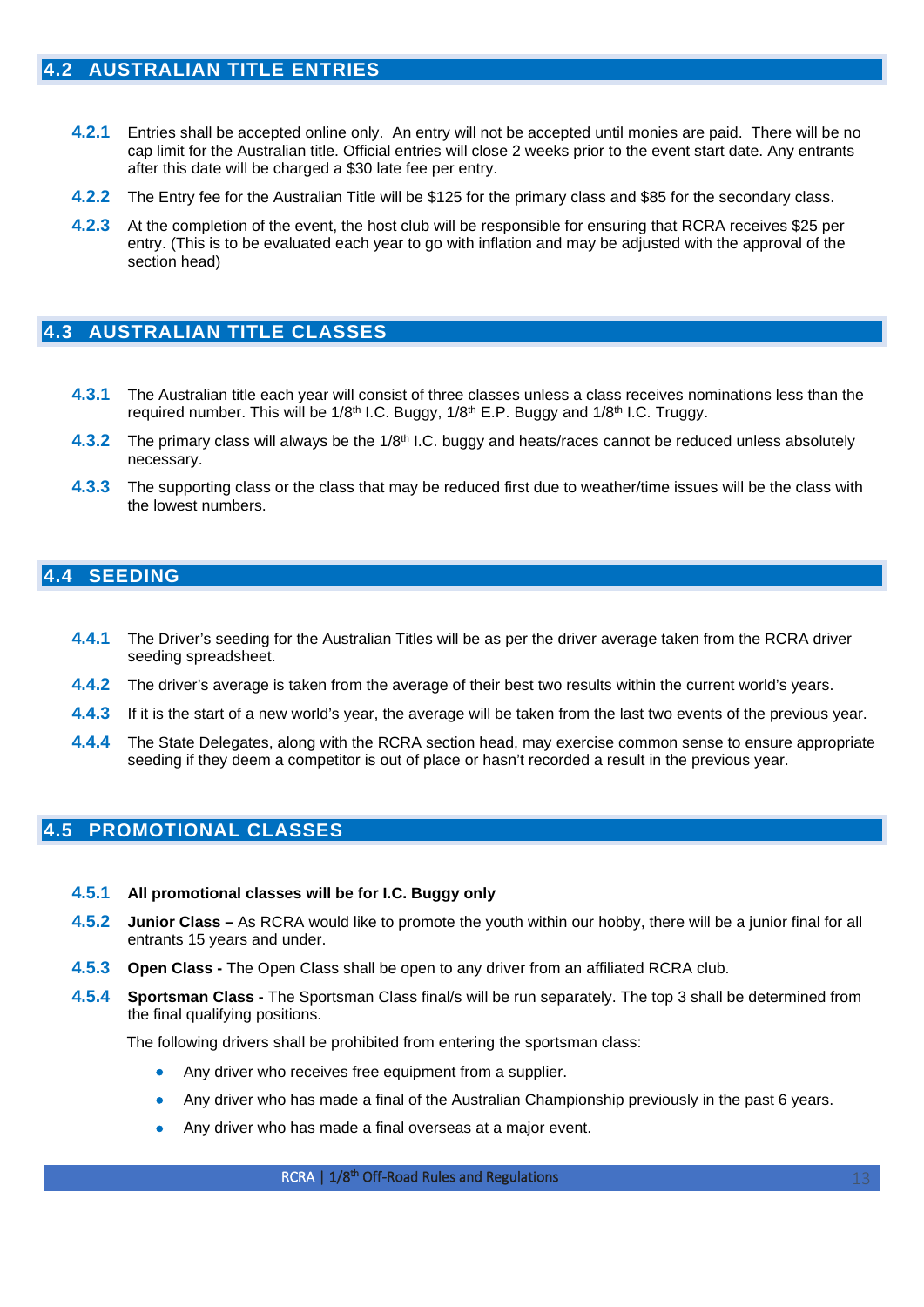**The sportsman's class was designed to ensure the up and coming racers and social racers are recognised. If a situation arises in determining whether a driver is deemed able to enter the Sportsman class or not, the RCRA executive and the relevant State delegates shall have the final decision on class positioning if such issue arises.** 

**4.5.5 Over 40 Class -** The driver will be required to prove they are over 40 prior to the start of the event. A driver's licence will be deemed suitable for such proof. The over 40's final/s will be run separately unless time doesn't permit. The top 3 shall be determined from their final qualifying position if this is the case.

#### **There will be trophies awarded to the top 3 of each class**

## <span id="page-13-0"></span>**4.6 AUSTRALIAN TITLE EVENT DURATION**

- **4.6.1** The event shall be of four (4) days duration, from Thursday to Sunday.
- **4.6.2** The event will run to the following timetable:
	- Thursday: 2 rounds of timed practice

The first and second round of qualifying

Friday: Third through to the fifth full rounds of qualifying

- Saturday: All buggy/ Truggy Lower Finals
- Sunday: Semi practices

Promotional classes

All Finals

#### <span id="page-13-1"></span>**4.7 FINALS**

- **4.7.1** All main finals shall be fifteen (15) cars. The only exception to this rule will be the 2 lowest finals, where there may be fewer than fifteen (15) cars
- **4.7.2** In all finals (except the semi-finals) the top five (5) will bump to the next final.
- **4.7.3** For the Australian title Semi-Finals, the top seven (7) from each semi-final will progress to the main final. The last position (wildcard) will be filled by the winner of a last chance qualifier race. The LCQ will be made up of the non-bumping semi-finalists. (The New IFMAR Final rules).
- **4.7.4** Race times for the A-main final will be 60 minutes, 30 minutes for the Semi and 1/4 finals and 20 minutes for the all finals 1/8th and below.

## **4.8 TECHNICAL INSPECTION**

- **4.8.1** Technical inspections at any RCRA affiliated event are based solely on the latest IFMAR 1/8th Off Road Racing Technical rules and regulations unless stipulated in chapter one above.
- **4.8.2** To alleviate pressure on the club hosting the event, open scrutineering will be conducted during all practice and qualifying heats. Although it is not mandatory, it is the responsibility of the driver to have his car scrutineered prior to completing any final race.
- **4.8.3** The top 5 bump cars from each final must be scrutineered directly after their concluding race.
- **4.8.4** All Semi-finalist cars must be presented to scrutineering directly after their respective races. These cars will be held until all cars have been scrutineered before being released.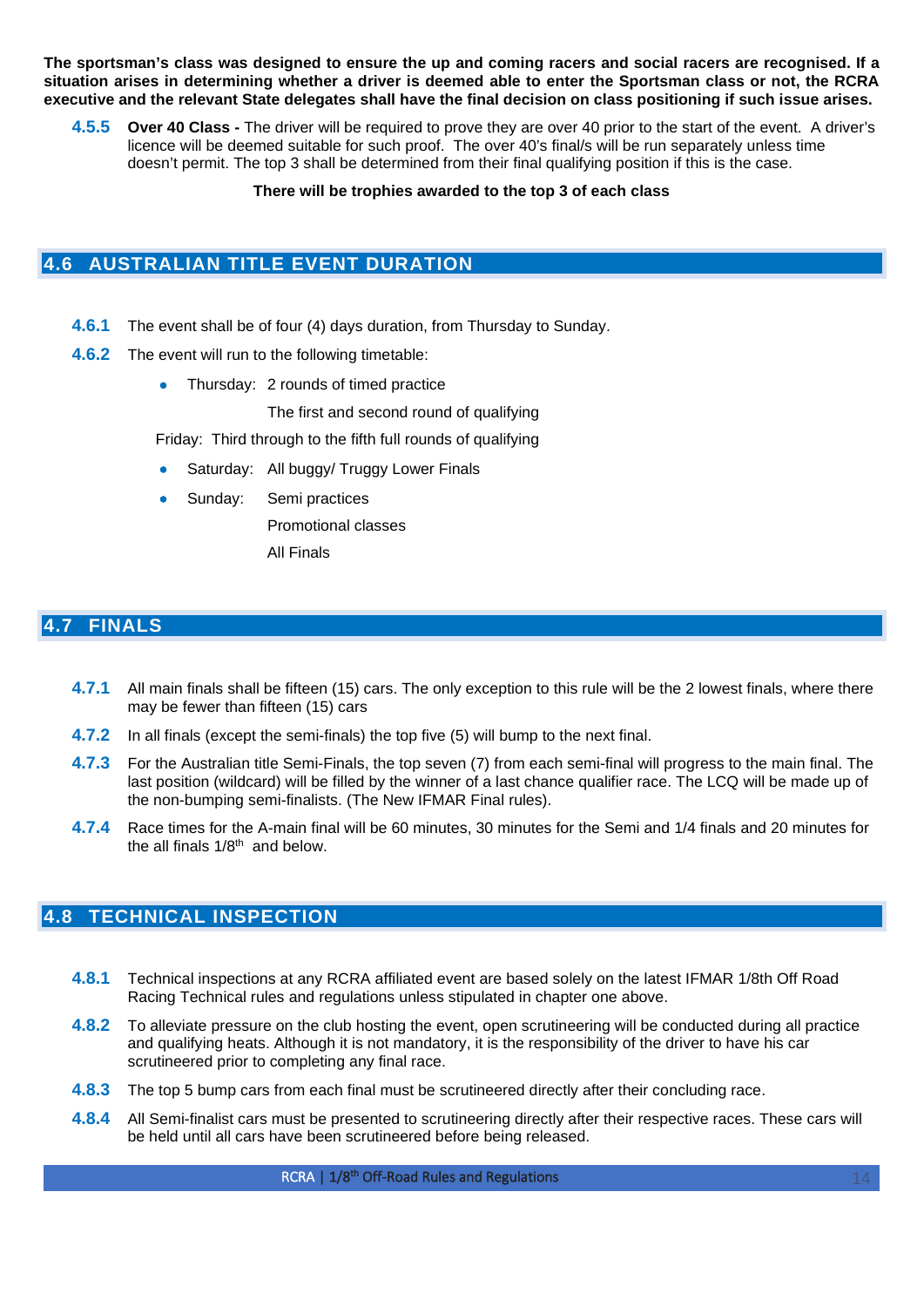- **4.8.5** The top 5 A-main cars will be scrutineered at the conclusion of the A-main final.
- **4.8.6** Any car not presented to scrutineering when required directly after their race will be disqualified from the previous race that was completed. All cars must show the correct car number for its corresponding race otherwise the car will not pass the scrutineering process.
- **4.8.7** All vehicles must pass technical inspection when required after the completion of every race. Any vehicle found to be illegal during a post-race inspection will be disqualified from that race.
- **4.8.8** During width measurements, vehicles must roll freely in the tech box at ride height. This will be verified by lifting the rear of the box to 45 degrees above horizontal, and the car must roll forward under its own weight. All dimensions or other specifications quoted as "maximum" include all manufacturing or other tolerances. No further tolerance is allowed above any maximum specification.
- **4.8.9** During post-race inspections, the effects of normal wear and race distortion or damage should be taken into consideration. For post-race inspections, a "cooling-off" period of no more than 10 minutes may be allowed to eliminate any temperature effects on sizes, capacities, etc
- **4.8.10** The designated technical Inspectors, and the Race Director have the right to subject any car to a mechanical or visual inspection or impound the car at any time. It is the driver's responsibility to tear down a vehicle for inspection if required to do so. Failure to abide by this rule will be Disqualification from that class.

## <span id="page-14-0"></span>**4.9 AUSTRALIAN TITLE TRACK REQUIREMENTS**

.

## **This section specifies the minimum facility requirements needed to be in place by the successful club, at their cost, prior to commencement of the Australian Titles.**

- **4.8.1** The track shall be constructed in accordance with sections 4.1, 4.2, 4.3 and 4.4 of the IFMAR 1/8<sup>th</sup> I.C. Off Road Racing and Technical Rules sections. The track width shall be a minimum of FOUR (4) meters at any given point and should be predominantly constructed from a natural non-made surface.
- **4.8.2** If a club is holding an Australian Title, the club must present a fully rolled and prepped track with a minimum of 25% changed for the event.
- **4.8.3** A photo is to be provided to the RCRA section head prior to any changes being made as well as a copy of the proposed new layout. This is to ensure the changes are sufficient to meet the above requirements.
- **4.8.4** Repairs or improvements may be made, at any time, during an event with the concurrence of the Race Director.
- **4.8.5** A single cut through in a safe location may be permitted but is not essential.

## <span id="page-14-1"></span>**4.10 CLUB DAY BEFORE THE AUSTRALIAN TITLE**

- **4.9.1** The hosting is club (at their discretion) may conduct one single club day (one day only) on the fresh track leading up to the event. This is to ensure the layout works as expected and to "bed" the track in. This club day shall be open to all members of any RCRA affiliated club though entrants for this club day may be limited/restricted to a designated amount to ensure the club event is completed in the one day.
- **4.9.2 No** open or controlled practice is to be conducted at all during this club day.
- **4.9.3** The track will remain closed after the club day and there will be no other usage of the track for two weeks before the event. Any entrants of the event caught using the track after the club day will be disqualified from the event though the club may use a non-entrant of the event to test changes or conduct repairs.
- **4.9.4** Live timing is to be made available for the club day for other competitors to view.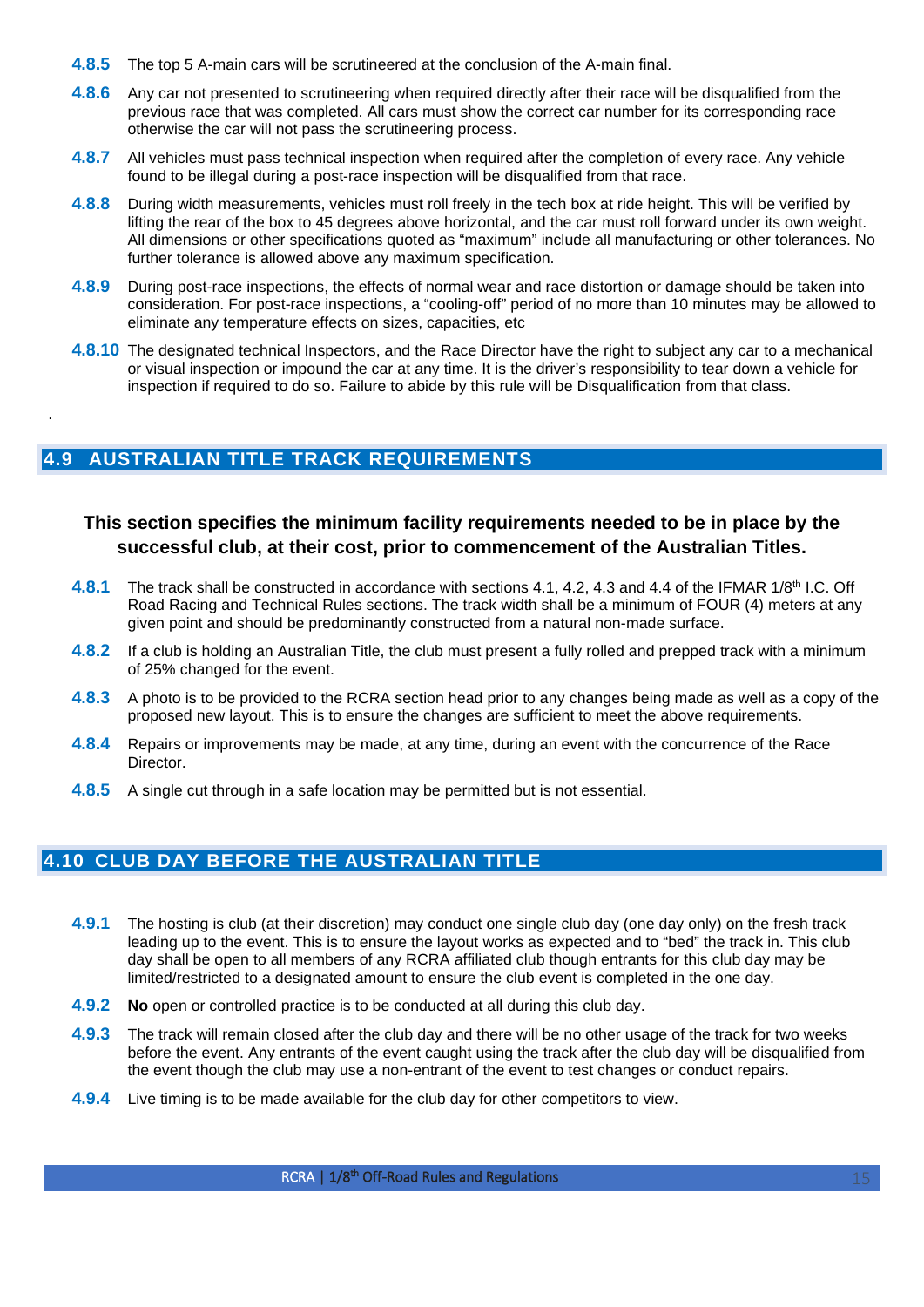- <span id="page-15-0"></span>**4.10.1** The club shall provide cup style trophies in all main classes for 1st, 2nd and 3rd with a minimum size as stated below. For the promotional classes, 1<sup>st</sup>, 2<sup>nd</sup> and 3rd acrylic plaques style trophies are acceptable.
	- **1st to a minimum size of 400mm**
	- **2nd to a minimum size of 350mm**
	- **3rd to a minimum size of 300mm**
- <span id="page-15-1"></span>**4.10.2** A podium style with steps must be provided with champagne bottles (3) for the top 3.

#### **4.12 AUSTRALIAN TITLE COSTS GUIDE**

**4.11.1** Below is a guide to the costs usually associated with running the Australian Title. This is an approximation only and will vary from club to club depending on the facilities already available. Please ensure to take this into account when nominating to hold one of these rounds.

| <b>Cost to run a National Round</b> |          |  |  |
|-------------------------------------|----------|--|--|
| <b>Fresh Track</b>                  | \$2,500  |  |  |
| Lights                              | \$2,000  |  |  |
| <b>Toilets</b>                      | \$1,000  |  |  |
| Marque/Shaded area                  | \$3,500  |  |  |
| Tables/Chairs                       | \$750    |  |  |
| <b>Trophies</b>                     | \$2,000  |  |  |
| Total                               | \$11,750 |  |  |

## <span id="page-15-2"></span>**4.13 AUSTRALIAN TITLE ROSTER**

- **4.12.1** A rotational approach is to be used for the Australian Title each year.
- **4.12.2** In order for a club to hold a national title, the club must contact their state RCRA delegate the year prior to discuss their nomination. The nomination will then be voted on by the RCRA delegates and section head to approve the nomination.
- **4.12.3** Shown below is the rotational roster for the national rounds up to and including the year 2027. The state depicted in Blue will be the state that holds the Australian Title each year.

|            | <b>ROTATION</b> |           |                |      |            |  |  |
|------------|-----------------|-----------|----------------|------|------------|--|--|
| 2022       | 2023            | 2024      | 2025           | 2026 | 2027       |  |  |
| <b>QLD</b> | <b>WA</b>       | <b>SA</b> | <b>NSW/ACT</b> | ΝT   | <b>VIC</b> |  |  |